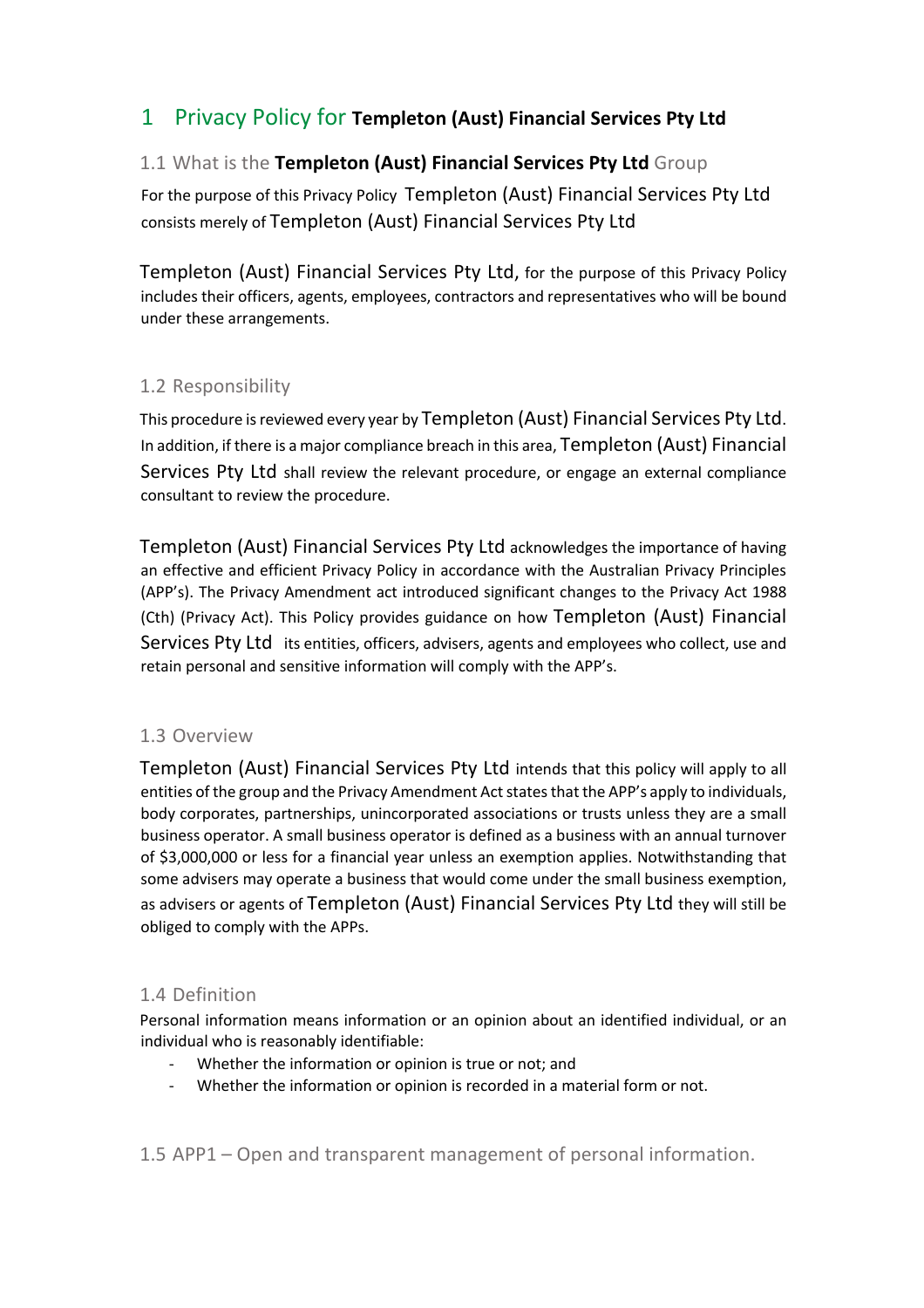APP 1 requires organisations to have ongoing practices and policies in place to ensure that they manage personal information in an open and transparent way.

APP 1 introduces more prescriptive requirements for privacy policies than the existing requirements in NPP 5.1. An organisation must have an APP privacy policy that contains specified information, including the kinds of personal information it collects, how an individual may complain about a breach of the APPs, and whether the organisation is likely to disclose information to overseas recipients. An organisation needs to take reasonable steps to make its APP privacy policy available free of charge and in an appropriate form.

APP 1 also introduces a positive obligation for organisations to implement practices, procedures and systems that will ensure compliance with the APPs and any registered APP codes.

In accordance with the above requirements, it is the policy of Templeton (Aust) Financial Services Pty Ltd that:

All persons to whom this policy applies are required to inform themselves of their obligations under the APPs.

Templeton (Aust) Financial Services Pty Ltd will provide training as and when required to ensure persons to whom this policy applies are aware of their obligations under the APPs.

All clients of Templeton (Aust) Financial Services Pty Ltd are entitled to access their private information upon request.

Any complaints in regard to the handling of private information shall be referred to the Templeton (Aust) Financial Services Pty Ltd

How Templeton (Aust) Financial Services Pty Ltd manages private information will be set out in this policy.

This policy shall be made available on websites operated by Templeton (Aust) Financial Services Pty Ltd and its related companies agents and representatives.

On request, clients are to have free access to this policy in any form requested, so long as it is practical to do so.

Members of the Templeton (Aust) Financial Services Pty Ltd group may collect and hold personal information such as a person's name, address, date of birth, income, tax file number (TFN) and such other information that may be required from time to time in order to provide services to clients. This is collected directly from its clients and personal information is held by either companies within the Templeton (Aust) Financial Services Pty Ltd group or its advisers and agents. Any personal information collected by Templeton (Aust) Financial Services Pty Ltd is solely for the purpose of providing services to clients and meeting licencing obligations and is not to be used for any other purpose without consent. Any client may seek access to their personal information by contacting the appropriate entity of the Templeton (Aust) Financial Services Pty Ltd Group. If a correction is required to that personal information the client may make that amendment by notifying the appropriate entity within the Templeton (Aust) Financial Services Pty Ltd Group.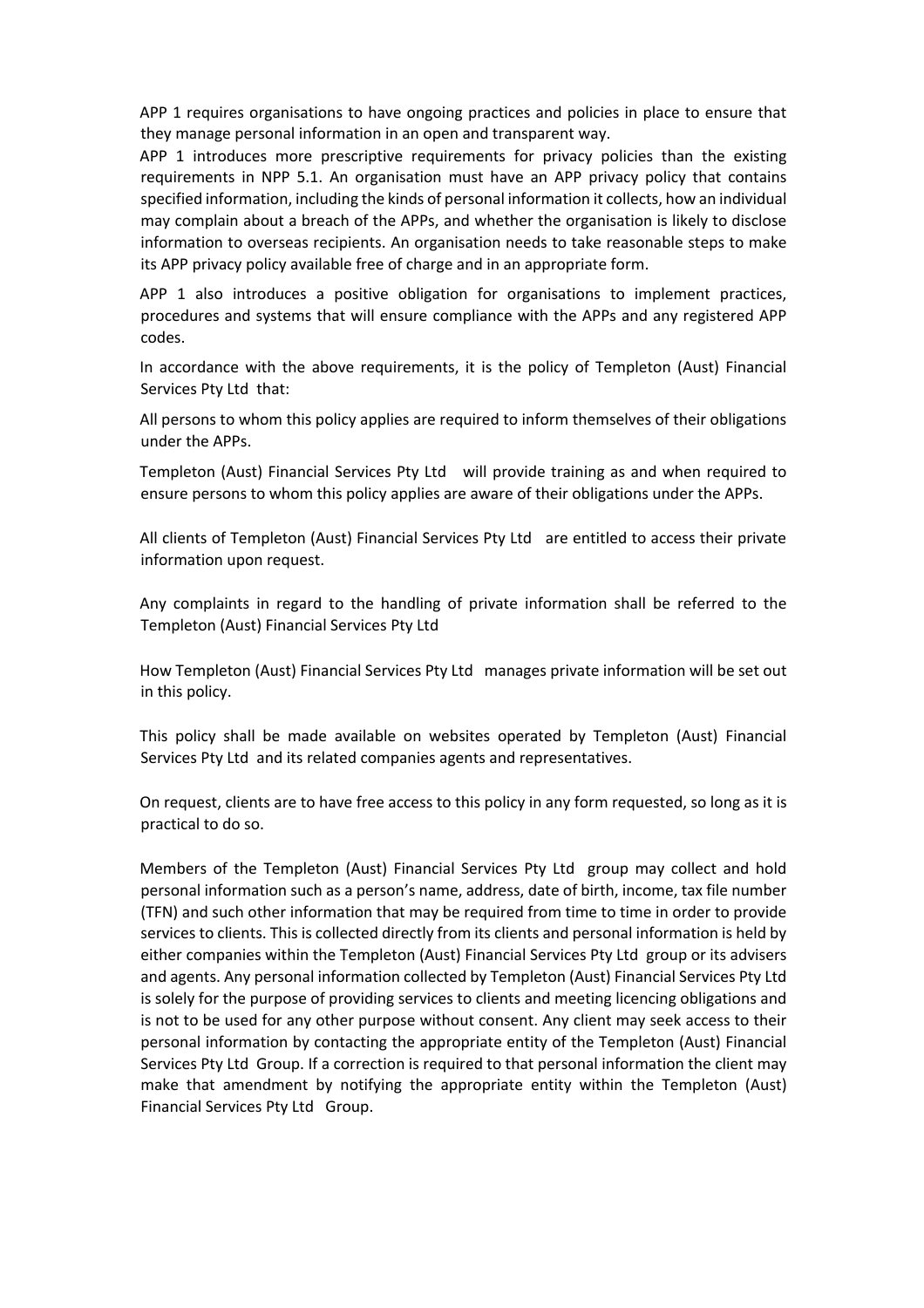If a client is not satisfied with the outcome of their complaint they may lodge a complaint with the Office of the Australian Information Commissioner (OAIC). Further information is available on the OAIC's website at www.oaic.gov.au.

Templeton (Aust) Financial Services Pty Ltd will only disclose personal information of its clients to overseas recipients where such disclosure is required to give effect to the instructions of a client. It is not practical to list all countries to which this applies due to the variety of international financial services available to clients.

# 1.6 APP2 – Anonymity and Pseudonymity

APP 2 sets out a new requirement that an organisation provide individuals with the option of dealing with it using a pseudonym. This obligation is in addition to the existing requirement that organisations provide individuals with the option of dealing with them anonymously.

Both requirements are subject to certain limited exceptions, including where it is impracticable for the organisation to deal with an individual who has not identified themselves, or where the law or a court/tribunal order requires or authorises the organisation to deal with individuals who have identified themselves.

As Templeton (Aust) Financial Services Pty Ltd and its entities deal primarily with clients in financial services, it is unlikely that it would be practical for services to be provided to those clients without them having identified themselves. Further, in most situations companies within the Templeton (Aust) Financial Services Pty Ltd group will be required under the terms of the Anti-Money Laundering and Counter-terrorism Financing Act 2006 (Cth) (AML/CTF Act) to appropriately identify clients.

# 1.7 APP3 – Collection of solicited personal information

APP 3 outlines when and how an organisation may collect personal and sensitive information that it solicits from an individual or another entity.

An organisation must not collect personal information (other than sensitive information) unless the information is reasonably necessary for one or more of the organisation's functions or activities.

APP 3 clarifies that, unless an exception applies, sensitive information must only be collected with an individual's consent if the collection is also reasonably necessary for one or more of the organisation's functions or activities.

An organisation must only collect personal information from the individual, unless it is unreasonable or impracticable to do so.

Templeton (Aust) Financial Services Pty Ltd is required to collect only information that is reasonably necessary for one or more of its functions. To meet legislative requirements it is envisaged that Templeton (Aust) Financial Services Pty Ltd will be required to collect the information needed to comply and store that information including Tax File No's and personal medical information.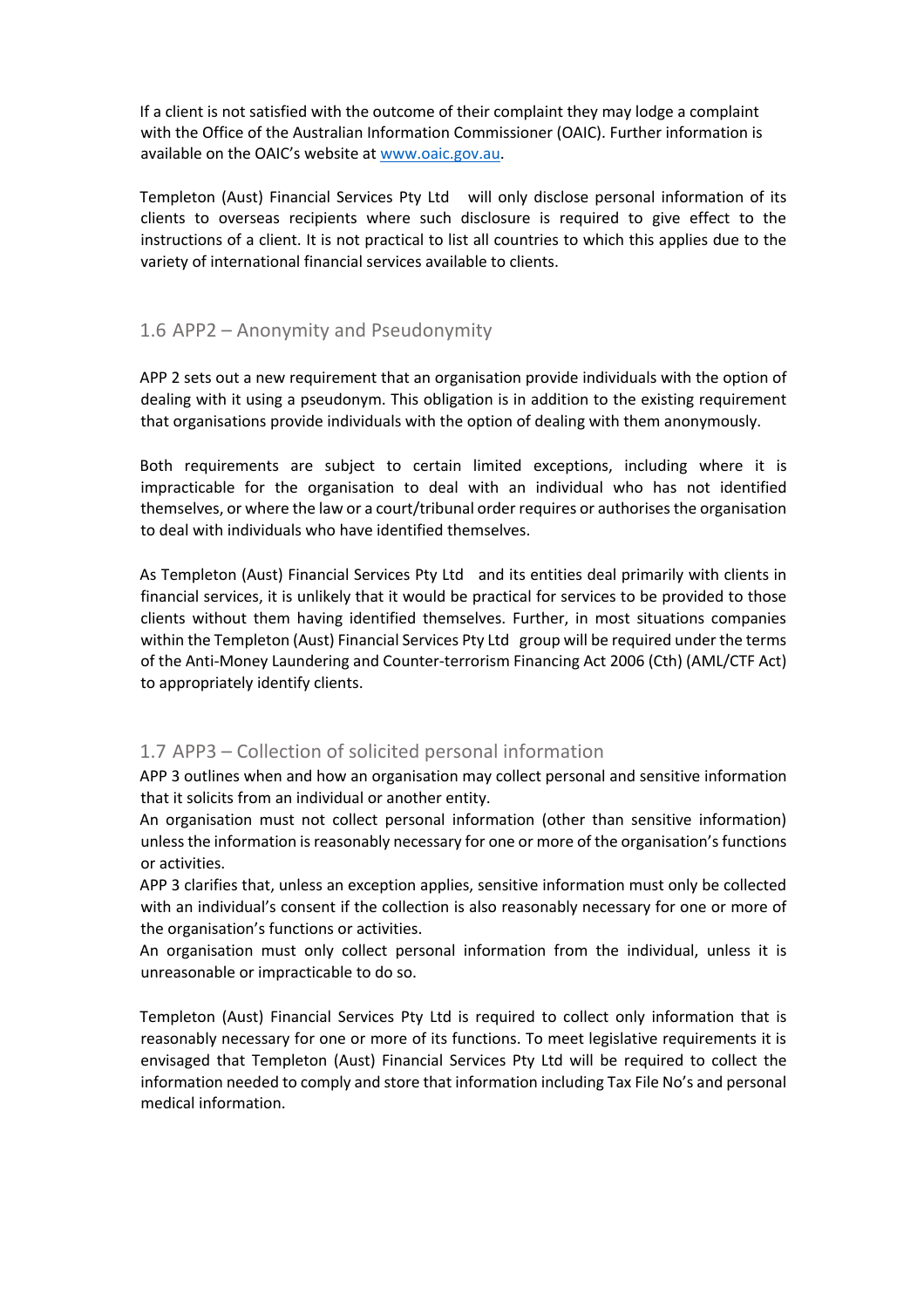Where personal information is required to be obtained from clients in order for them to be provided services from entities within Templeton (Aust) Financial Services Pty Ltd, those entities must consent to the collection of their personal information.

Templeton (Aust) Financial Services Pty Ltd entities may be provided with personal information collected from clients of non-related entities for the purpose of providing the services offered by Templeton (Aust) Financial Services Pty Ltd entities. The information collected from 3<sup>rd</sup> parties is collected and used only for the purpose of the specific service and is not disclosed or used for any other purpose.

A collection notice statement relating to this will be required on the websites of the entities recorded.

# 1.8 APP4 – Dealing with unsolicited personal information

APP 4 creates new obligations in relation to the receipt of personal information which is not solicited.

Where an organisation receives unsolicited personal information, it must determine whether it would have been permitted to collect the information under APP 3. If so, APPs 5 to 13 will apply to that information.

If the information could not have been collected under APP 3, and the information is not contained in a Commonwealth record, the organisation must destroy or de-identify that information as soon as practicable, but only if it is lawful and reasonable to do so.

Templeton (Aust) Financial Services Pty Ltd entities in receipt of information detailed above should review whether that information could have been necessary or obtained under APP3 and if not then take action to destroy or de-identify that information if it is lawful and reasonable to do so. (for example documents of a personal nature (photos letters emails) accidently included in other information provided).

# 1.9 APP5 – Notification of the collection of personal information

APP 5 specifies certain matters about which an organisation must generally make an individual aware, at the time, or as soon as practicable after, the organisation collects their personal information.

In addition to the matters listed in NPP 1.3, APP 5 requires organisations to notify individuals about the access, correction and complaints processes in their APP privacy policies, and also the location of any likely overseas recipients of individuals' information.

In the event that entities of Templeton (Aust) Financial Services Pty Ltd utilise  $3<sup>rd</sup>$  parties to collect information then they are obliged under this policy to provide the above information.

# 1.10 APP6 – Use and disclosure of personal information

APP 6 outlines the circumstances in which an organisation may use or disclose the personal information that it holds about an individual.

APP 6 generally reflects the NPP 2 use and disclosure obligations. In addition, APP 6 introduces a limited number of new exceptions to the general requirement that an organisation only uses or discloses personal information for the purpose for which the information was collected.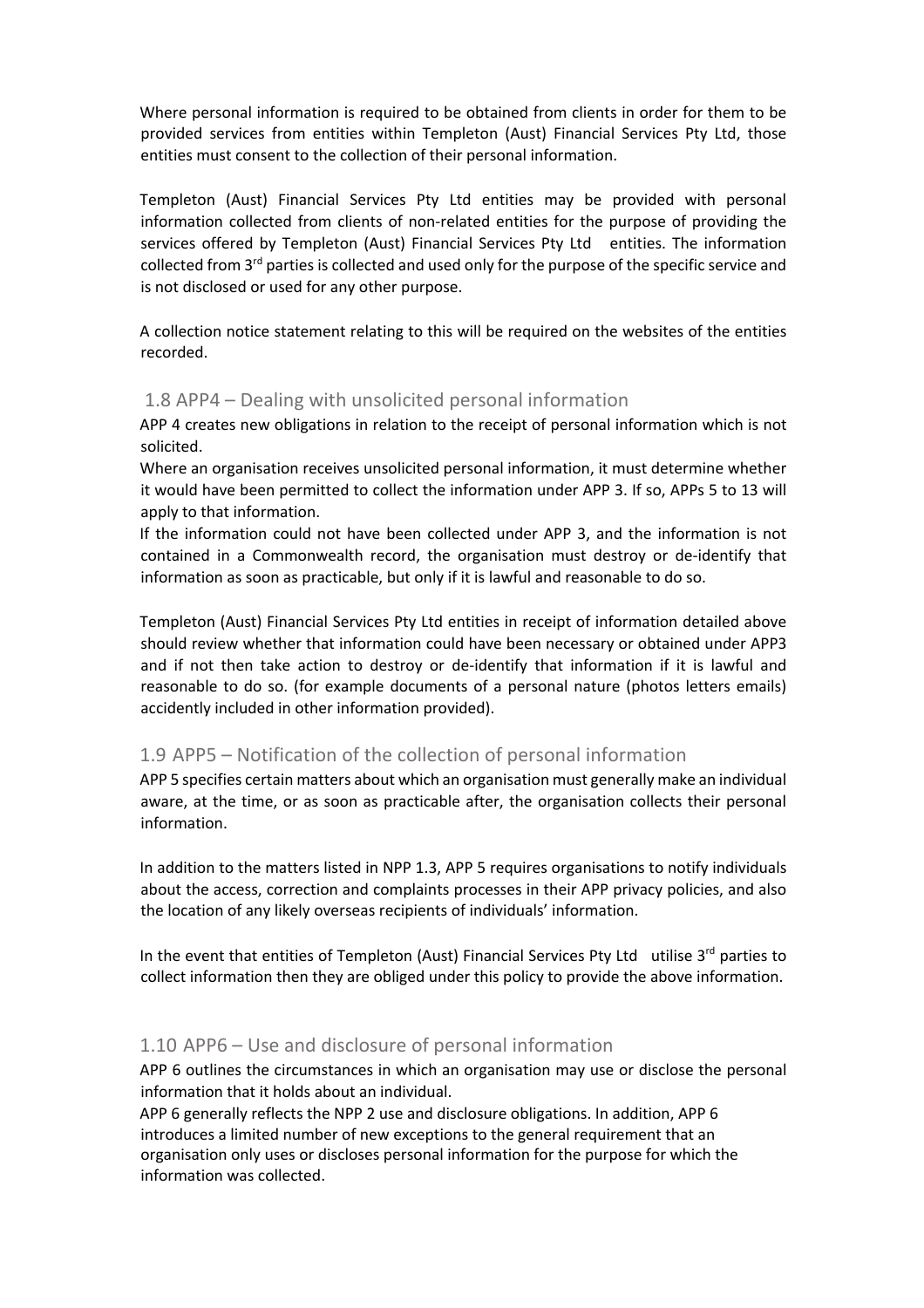These exceptions include where the use or disclosure is reasonably necessary:

- to assist in locating a missing person
- to establish, exercise or defend a legal or equitable claim, or
- for the purposes of a confidential alternative dispute resolution.

Entities of Templeton (Aust) Financial Services Pty Ltd if approached for the disclosure of personal information outside its normal business practices (including those above) then approval should be sought from the Privacy Officer.

#### 1.11 APP7 – Direct marketing

The use and disclosure of personal information for direct marketing is now addressed in a discrete privacy principle (rather than as an exception in NPP 2).

Generally, organisations may only use or disclose personal information for direct marketing purposes where the individual has either consented to their personal information being used for direct marketing, or has a reasonable expectation that their personal information will be used for this purpose, and conditions relating to opt-out mechanisms are met.

APP 7.5 permits contracted service providers for Commonwealth contracts to use or disclose personal information for the purpose of direct marketing if certain conditions are met.

Entities of Templeton (Aust) Financial Services Pty Ltd must have direct marketing approved by the licensee and for the purposes of this policy any marketing material that is explicitly provided for clients, e.g monthly magazines should provide those clients with the easy ability to opt-out.

Clients of Templeton (Aust) Financial Services Pty Ltd can elect to opt-out of receiving direct marketing materials by contacting their adviser or to the Privacy Officer at Templeton (Aust) Financial Services Pty Ltd .

# 1.12 APP8 – Cross-Border disclosure of personal information

APP 8 and a new s 16C introduce an accountability approach to organisations' cross-border disclosures of personal information.

Before an organisation discloses personal information to an overseas recipient, the organisation must take reasonable steps to ensure that the overseas recipient does not breach the APPs (other than APP 1) in relation to that information. In some circumstances an act done, or a practice engaged in, by the overseas recipient that would breach the APPs, is taken to be a breach of the APPs by the organisation. There are a number of exceptions to these requirements.

Other than in the circumstances outlined in APP1 or financial products and services approved by Templeton (Aust) Financial Services Pty Ltd , entities of Templeton (Aust) Financial Services Pty Ltd shall seek approval from the Privacy Officer prior to establishing arrangements that would see personal information transferred out of Australia without the clients' prior approval. (e.g utilising an overseas based accounting organisation to provide work).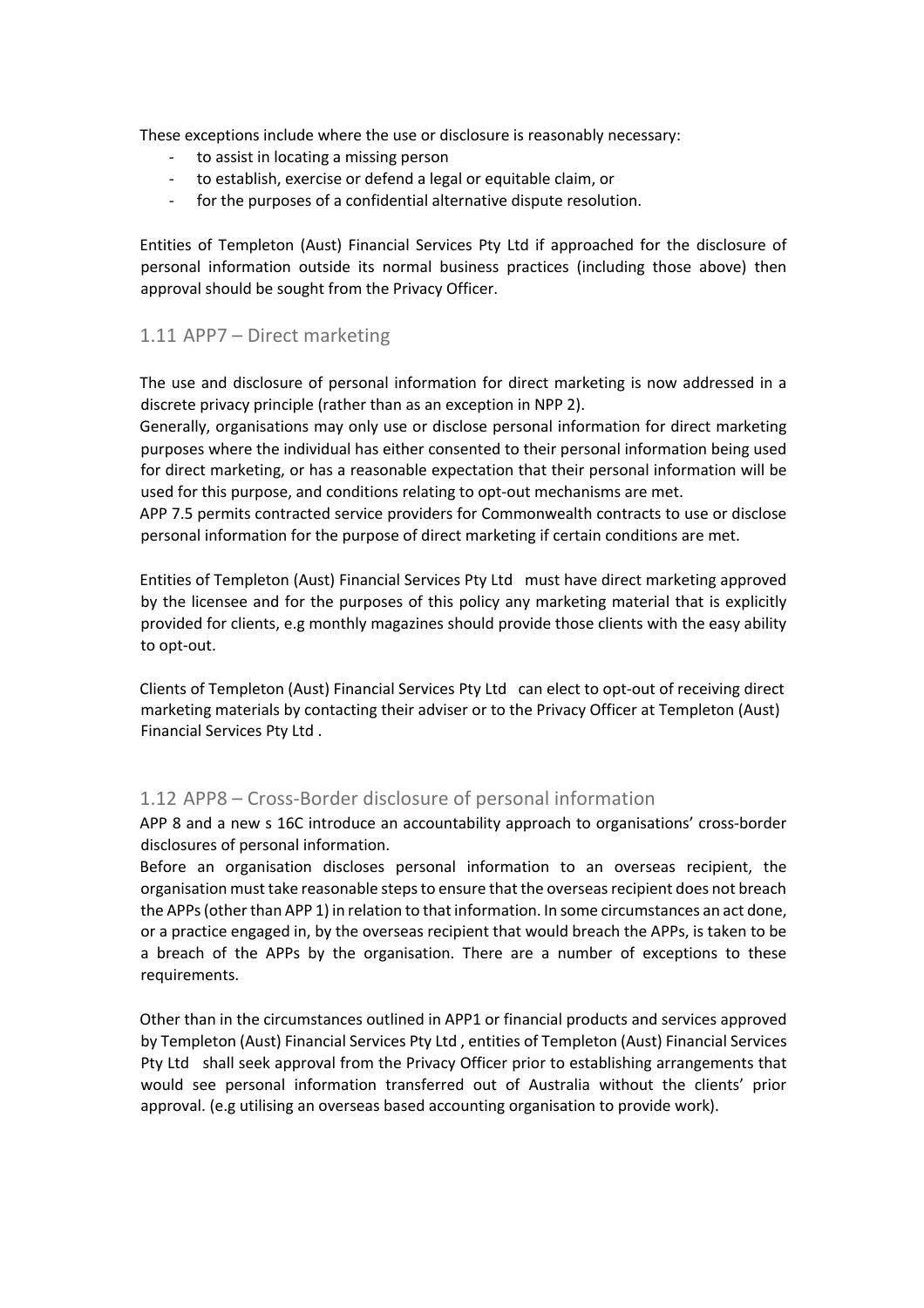# 1.13 APP9 – Adoption, use or disclosure of government related identifiers

APP 9 prohibits an organisation from adopting, using or disclosing a government related identifier unless an exception applies. APP 9 generally retains the same exceptions as NPP 7, with some additions and amendments.

Templeton (Aust) Financial Services Pty Ltd entities shall not use for example a tax file number as a client reference for filing purposes.

#### 1.14 APP10 – Quality of Personal Information

Under APP 10, an organisation must take reasonable steps to ensure the personal information it collects is accurate, up-to-date and complete (as required by NPP 3).

In relation to use and disclosure, the quality requirements differ from NPP 3. For uses and disclosures, the personal information must be relevant, as well as, accurate, up-to-date and complete, having regard to the purpose of the use or disclosure.

Templeton (Aust) Financial Services Pty Ltd entities are required to update information held on a regular basis and should not rely on out of date information.

#### 1.15 APP11 – Security of personal information

APP 11 requires an organisation to take reasonable steps to protect the personal information it holds from interference, in addition to misuse and loss, and unauthorised access, modification and disclosure (as required by NPP 4.1).

All Templeton (Aust) Financial Services Pty Ltd entities must take reasonable steps to ensure that data is securely stored including password protection on computer files and confidential destruction of paper records.

APP 11 requires Templeton (Aust) Financial Services Pty Ltd entities to take reasonable steps to destroy or de-identify personal information if the organisation no longer needs it for any authorised purpose. Under APP 11 there are two exceptions to this requirement:

- the personal information is contained in a Commonwealth record, or
- the organisation is required by or under an Australian law or a court/tribunal order to retain the information.

# 1.16 APP12 – Access to personal information

The APPs separate the access and correction requirements into two separate principles. Like NPP 6, APP 12 requires an organisation to give an individual access to the personal information that it holds about that individual, unless an exception applies. The exceptions are substantially similar to the exceptions in NPP 6.

There is a new requirement for organisations to respond to requests for access within a reasonable period. In addition, organisations must give access in the manner requested by the individual if it is reasonable to do so. If an organisation decides not to give an individual access, it must generally provide written reasons for the refusal and the mechanisms available to complain about the refusal.

If an organisation charges an individual for giving access to the individual's personal information, the charge must not be excessive, and must not apply to the making of the request.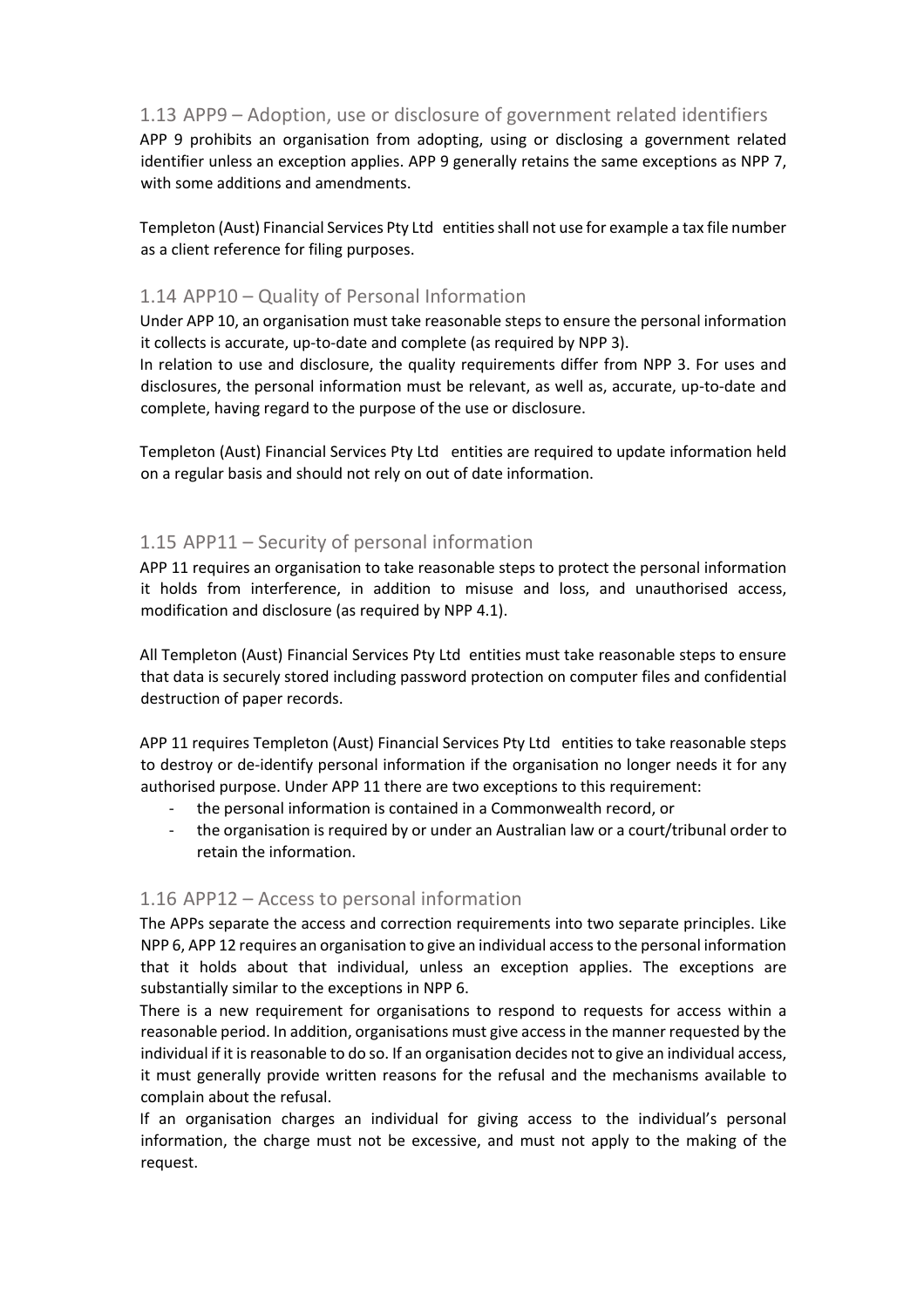# 1.17 APP13 - Correction of personal information

APP 13 introduces some new obligations in relation to for correcting personal information, which differ from those in NPP 6. The APPs remove the NPP 6 requirement for an individual to establish that their personal information is inaccurate, incomplete or is not up-to-date and should be corrected.

APP 13 now requires an organisation to take reasonable steps to correct personal information to ensure that, having regard to a purpose for which it is held, it is accurate, up-to-date, complete, relevant and not misleading, if either:

- the organisation is satisfied that it needs to be corrected, or
- an individual requests that their personal information be corrected.

Organisations generally need to notify other APP entities that have been provided with the personal information of any correction, if that notification is requested by the individual.

APP 13 contains similar provisions to NPP 6 in relation to associating a statement with the personal information if the organisation refuses to correct the information and the individual requests a statement to be associated.

An organisation must also respond to a correction request or a request to associate a statement by the individual within a reasonable period after the request is made, and must not charge the individual for making the request, for correcting the personal information, or for associating the statement with the personal information.

When refusing an individual's correction request, an organisation must generally provide the individual with written reasons for the refusal and notify them of available complaint mechanisms.

# 1.18 Privacy Complaints

If a client believes that a breach of the APPs has occurred, they can direct their complaint to the Privacy Officer.

The relevant contact details are:

Privacy Officer Templeton (Aust) Financial Services Pty Ltd Suite 415, 33 Lexington Drive Bella Vista NSW 2153

Tel 0402252772 Email templetonadvice@gmail.com

If a client is not satisfied with the outcome of their complaint they may lodge a complaint with the Office of the Australian Information Commissioner (OAIC). Further information is available on the OAIC's website at www.oaic.gov.au.

#### 1.19 Non – compliance with this policy

Non-compliance with this Policy may result in disciplinary action including the termination of a relationship with Templeton (Aust) Financial Services Pty Ltd if the breach is considered serious.